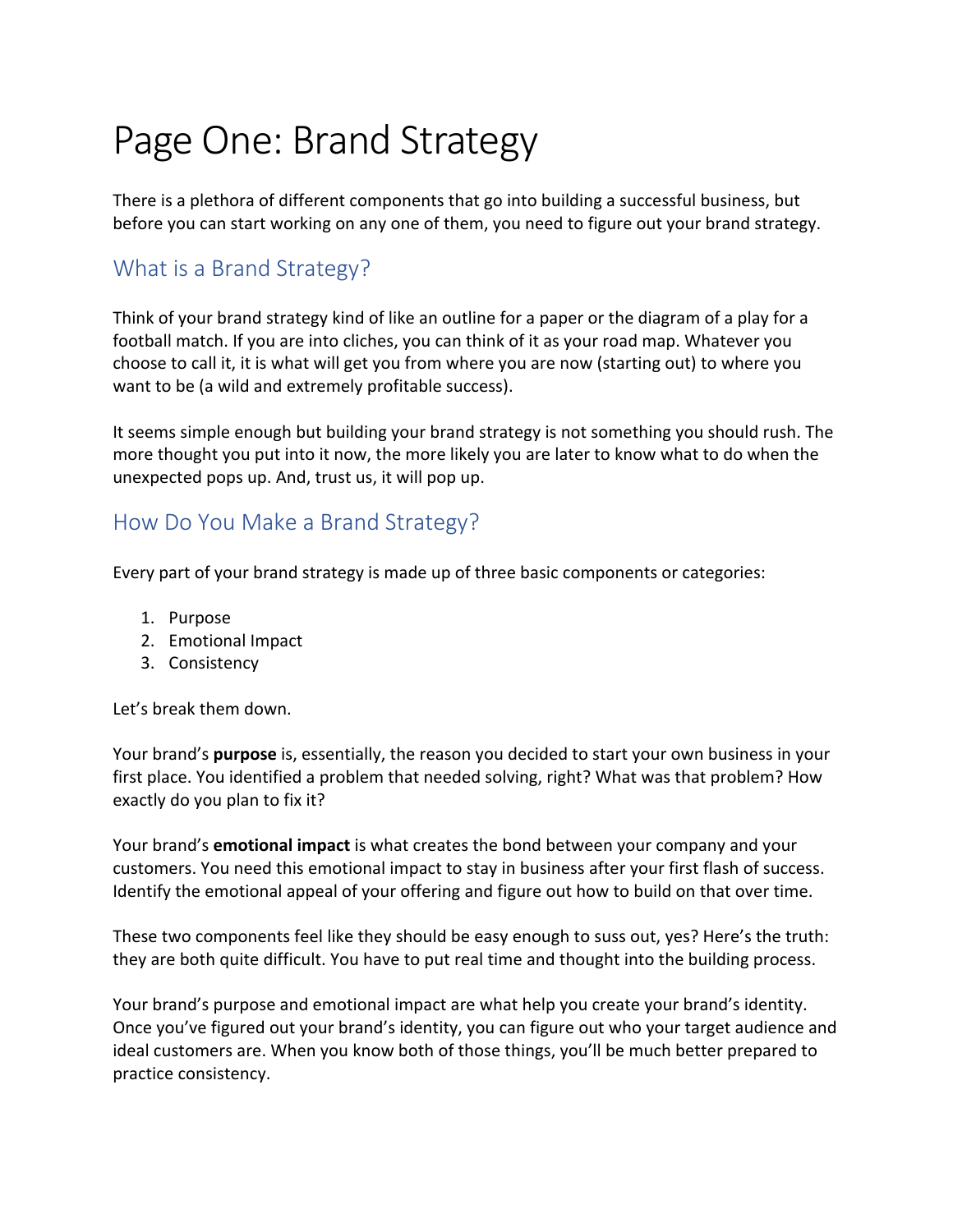Your brand's **consistency** is probably the most difficult component to get right. Consistency is what cements your brand's identity, it's jes ne se quais, in the minds of consumers. This identity (it might be helpful to think of it as a sort of anthropomorphising of your purpose) must remain the same across all of your products or services, all of your marketing materials, how you approach customer service, etc. It needs to be cohesive and steady.

How do you do this? This is where that diagram becomes important. Once you know how you are and who your customers are, and you understand just how important consistency is, you aren't just ready to emotionally connect to your customers. You are also ready to figure out how you will actually connect with your customers.

In other words? Now you're ready to put some real work into an actionable marketing plan.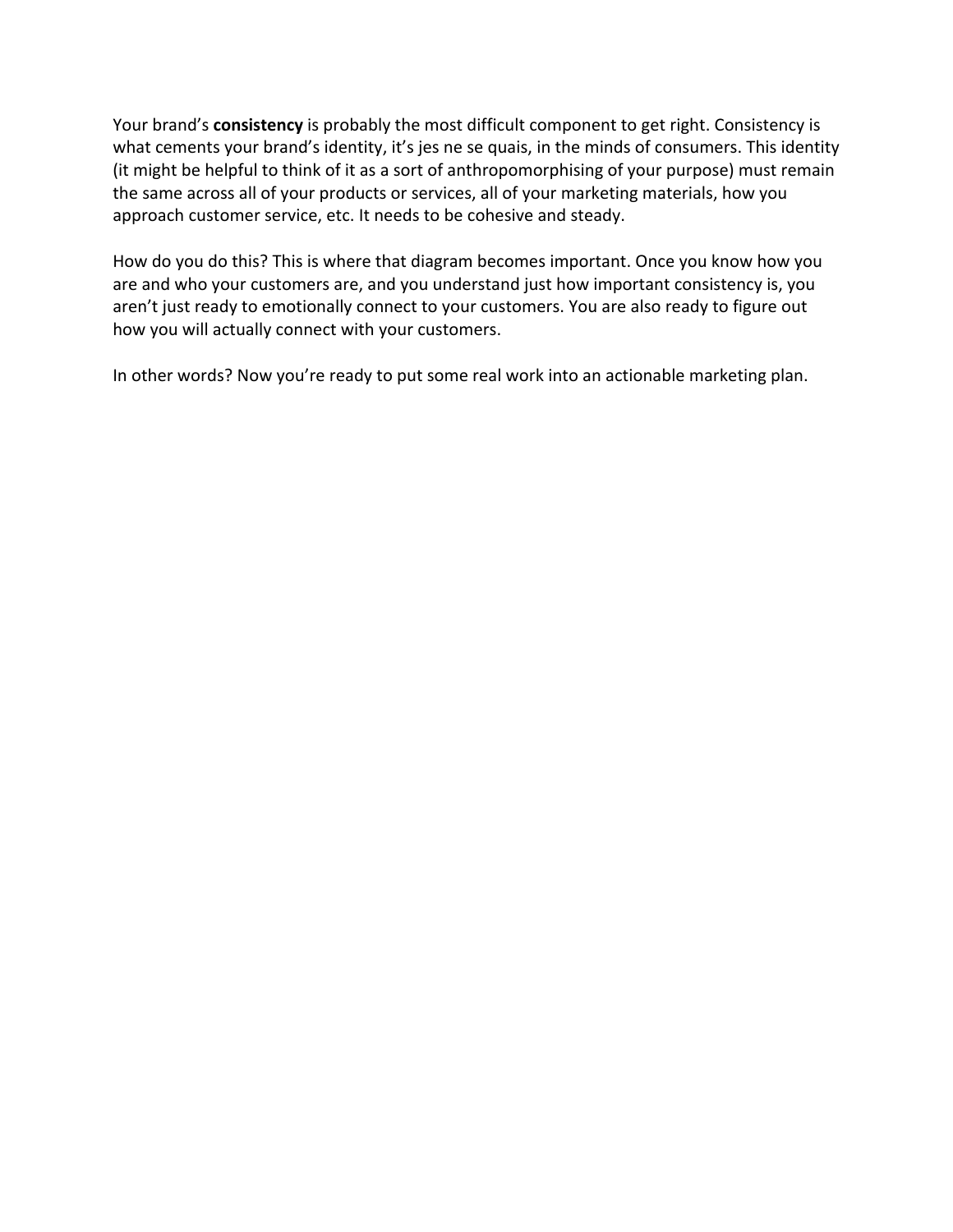## Page Two: Brand Design/Development

Every entrepreneur knows that branding is important. Your brand is your company's identity, and it is what, hopefully, your customers will bond with during their journey through your sales funnel. How, then, do you do it? How do you figure out what your brand is? How do you design it? How do you develop it?

#### Branding is About People

The idea for your product or service probably didn't just pop into your head spontaneously, though sometimes it does feel like that! On the contrary, you are more likely to have come up with your grand idea after noticing a problem that needed to be fixed. You saw someone struggling and started brainstorming ideas to help them and viola! Your product or service idea is born.

They are your starting point: the people you want to help.

#### Branding is About Understanding Your Audience

Who are these people who you are trying to help? It is important to know everything you can about them. What are their names? Where do they live? What are their demographics? Do they have hobbies? Do they have a specific career? Where do they hang out (when hanging out is allowed again)? And, most importantly: what do they want?

#### Branding is About Conversation

If you know to whom you are selling, you should be able to come up with a way to sell to them that they appreciate. Advertising is about selling a product. Period. It's a fairly straightforward process. Branding, however, is about talking to your ideal customer, learning about them and teaching them about you. How you go about this is going to help inform your brand identity and your branding and marketing strategies.

#### Branding is About Who You Are

You've identified your ideal customer and target market. You've gotten to know them—who they are, how they think, what they want, what they need, etc. Branding, however, is not a one-way street. It is also about letting the market know who you are.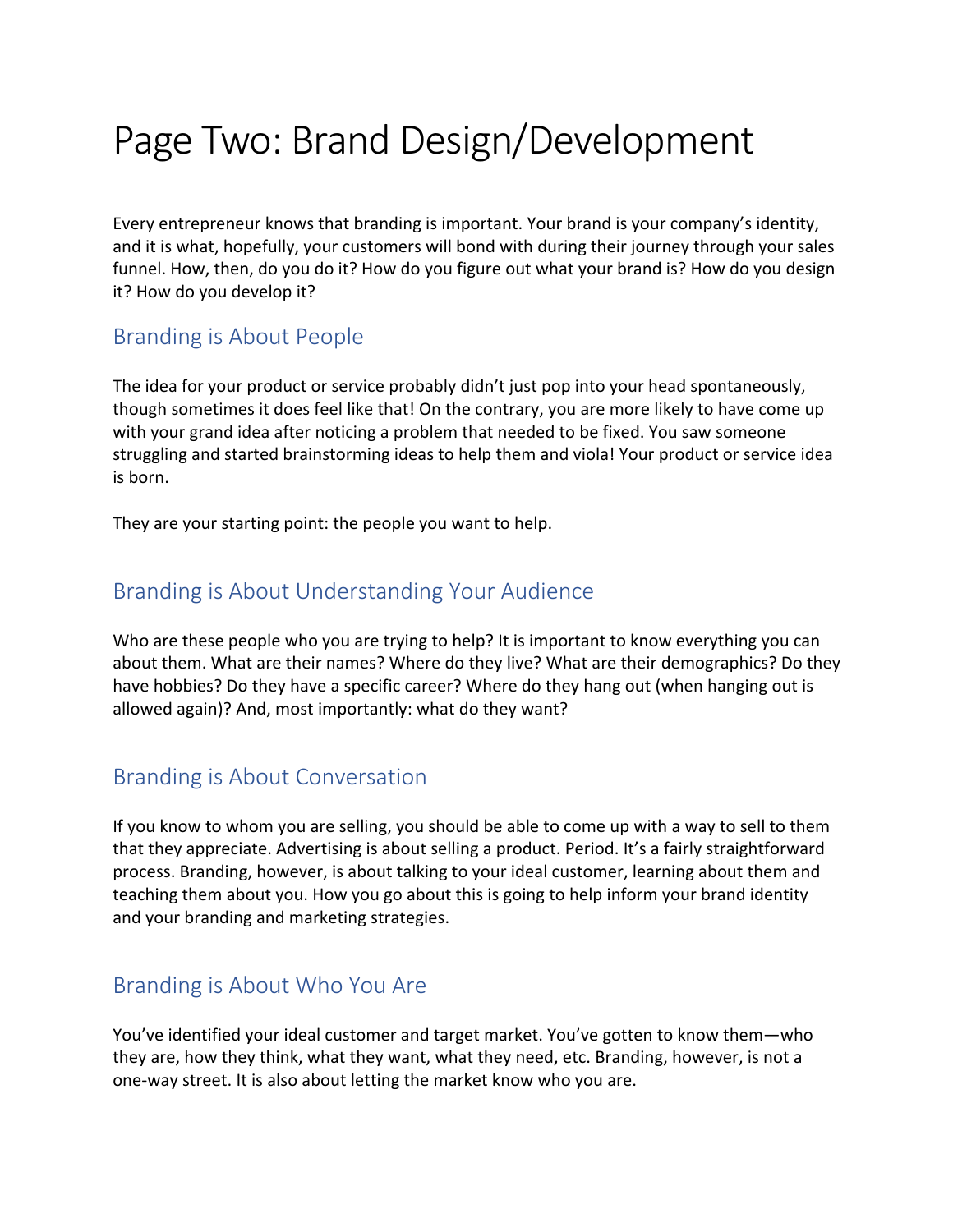So, who are you? What is your company's name? How did you start it? Why did you start it? What is your ultimate goal (hint: not making money)? What do you value? Why do you value it? These are all questions your customers should be able to answer, at least superficially, about your company before they buy anything from you.

### Branding is About Aesthetics

This might feel jarring, but it's true. Brand identities and strategies are mostly about connecting with customers and forming emotional bonds. Part of that, however, is being identifiable. Do you have a logo? Do you have a slogan? It might sound silly, but what colours are on your colour wheel? What fonts do you use? Each of these seemingly small things plays a large role in helping customers differentiate you from your competition.

Deciding upon these seemingly small things will be much easier if you have already figured out who you and your customers are. You've probably absorbed a lot of their aesthetic into your brand already. Now you just have to put it to work.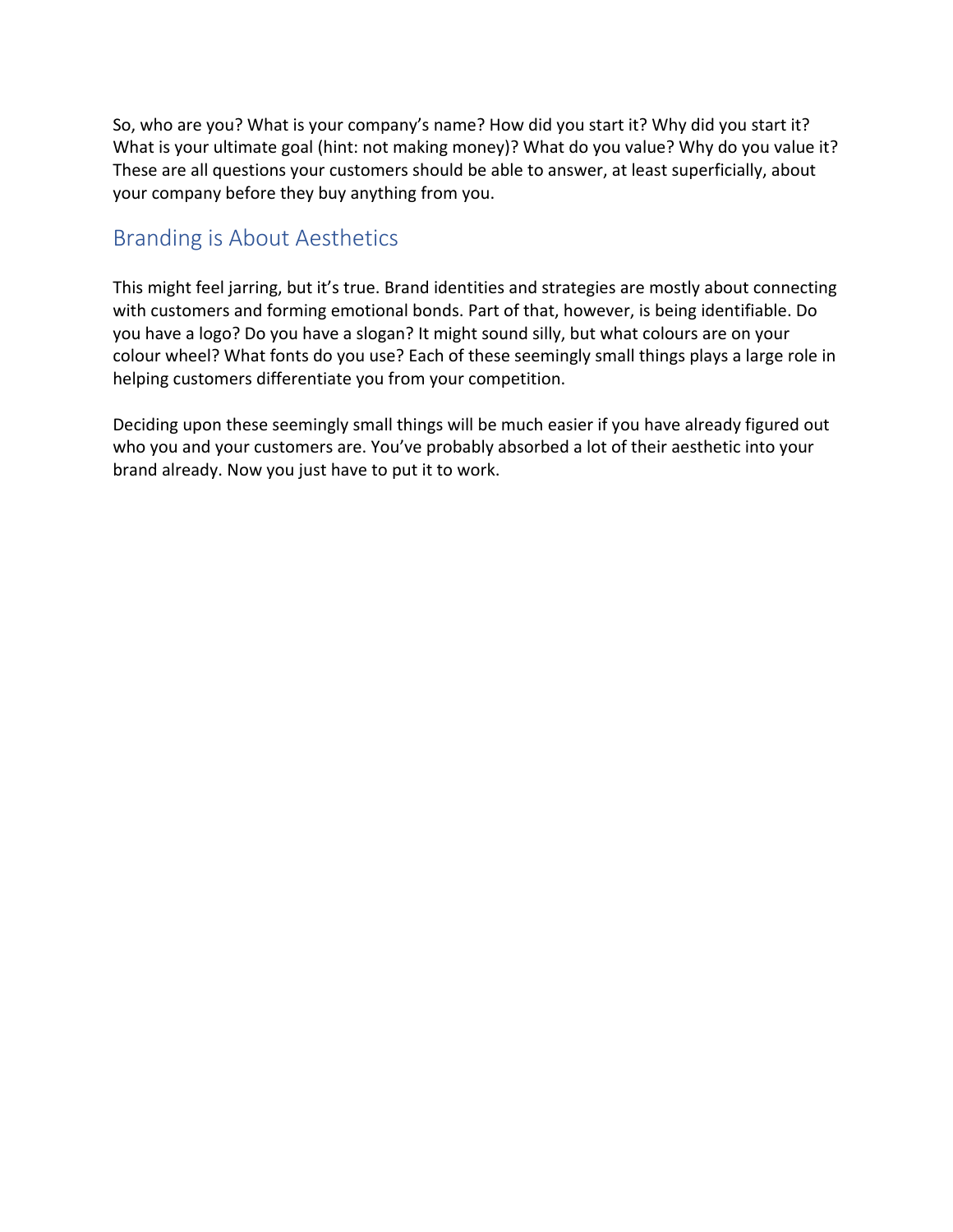# Page Three: Website Design and Development

Let's be honest: anybody can toss up a bare bones website, call it a day, and hope for the best. If you want to attract customers, though, you need to do more than the bare minimum on your site.

## Make It Look Good

The first step to good website design and development is your site's aesthetic. How your website looks is what will decide whether or not a potential customer sticks around to find out more about who you are and what you do. Thankfully, because by now you've figured out your brand's identity, a lot of the basic work in this area is already done.

Quick caveat: Always use actual photos of yourself, your employees, etc. instead of stock photos. Real photos give your site more character and are more likely to entice customers than a generic stock image. You can have a professional photographer take these photos if you're not comfortable taking them yourself.

## Make It Easy to Navigate

Customers should be able to quickly and easily find whatever information they need regardless of where they are on your website. The more clicks they have to make to get to the information they want, the more likely they are to click away from your site altogether.

The best way to make navigation easy for your site visitors is to have your navigation/menu bar very obviously present on every page of your site. Another good idea is to make your company logo a hyperlink for your site's homepage.

Another good idea is to make sure that every page of your website contains your contact information. This way, regardless of what page a potential customer is looking at, they'll know how to get in touch (remember: the fewer clicks a viewer has to make the better for your business).

## Scalability is Important

Your website needs to look just as good on a small screen as it does on a big screen. Why? Because most of your potential customers will be checking out your business's website on their mobile devices. If they are met with a site that isn't easy for them to navigate on a handheld device, they will simply click back to their Google search results and check out the next site on the list.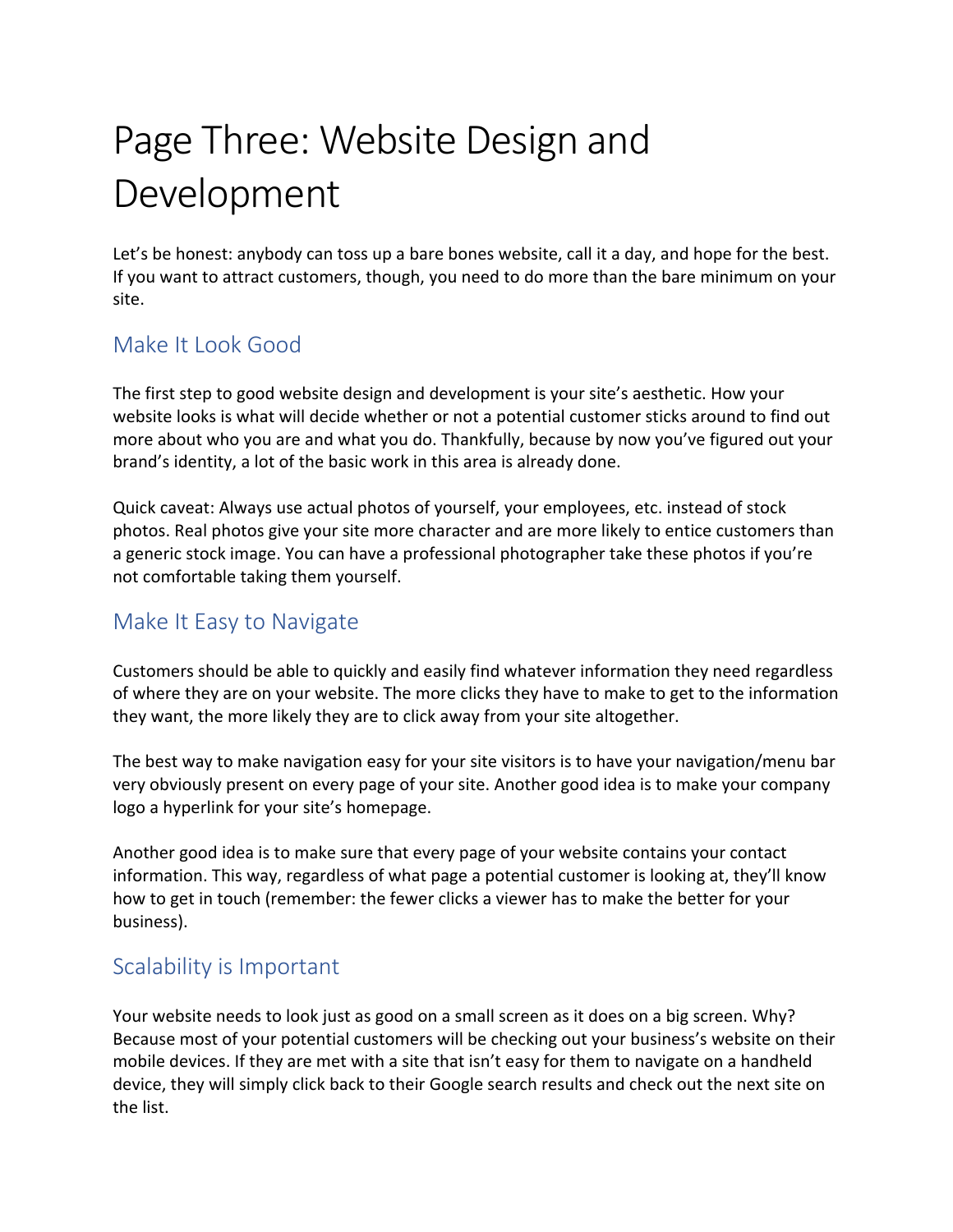The best website designs scale easily between devices, so that, whether someone is looking at your site on their laptop, tablet, or phone (and it will more than likely be their phone), your website looks good.

## Be Findable

Of course, none of this matter if potential customers cannot find your site in the first place. If you haven't already learned about SEO, now is the perfect time to start.

Every business has to have a website. There is no way around this. Thankfully, there is plenty of help out there for those who aren't coding savvy or who, frankly, do not have the time to develop and design their company's site themselves. Even if you plan on hiring help, however, it is still important that you understand how a good business site looks and how it should function.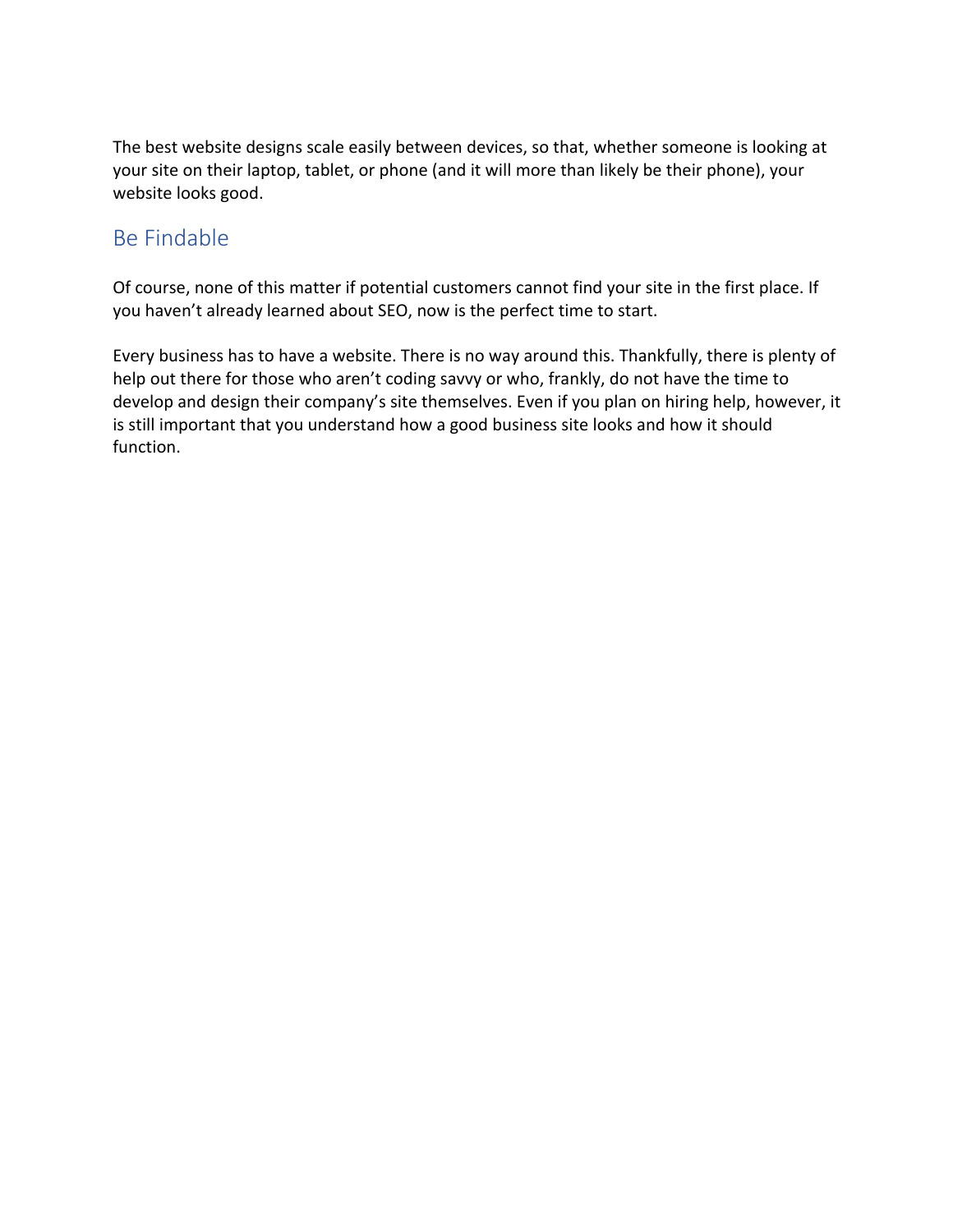## Page Four: Search Engine Optimization

Search Engine Optimisation (SEO) is a tool—though it is also referred to as a technique--that business owner can use to make sure that their pages "rank" as high as possible in the results someone gets after conducting a search.

#### A Quick Vocabulary Lesson

In order to get a better idea of what Search Engine Optimisation is, you need to understand some basic terms and acronyms. Here is a quick overview

SEO: Search Engine Optimisation

SERP: Search Engine Results Pages

Organic Results: results returned because the content on the page matches the searcher's query.

Paid Results: results returned because someone paid for space in the "sponsored" area of search results.

PPC: Pay Per Click

Keywords: ideas or subjects contained within a site's content and/or the words entered into a search engine

## How Does SEO Work?

Every day (though usually it is more frequent than that), search engines send out digital spiders to crawl around the internet. These spiders keep track of what they see and catalogue every bit of it for the search engine's records. When a person conducts a search for something, the search engine then scans its records for the same words, phrases and ideas contained in the search query. It delivers what it finds to you in the form of a list of links, ranked in terms of how relevant that page or site is to your search.

SEO, then, is the act of you making sure that the content on your website's pages matches the same words, phrases, and ideas your ideal customers will be searching for so that your products and services are listed as close as possible to the top of the list of results they get from the searches they conduct.

That's the gist, anyway.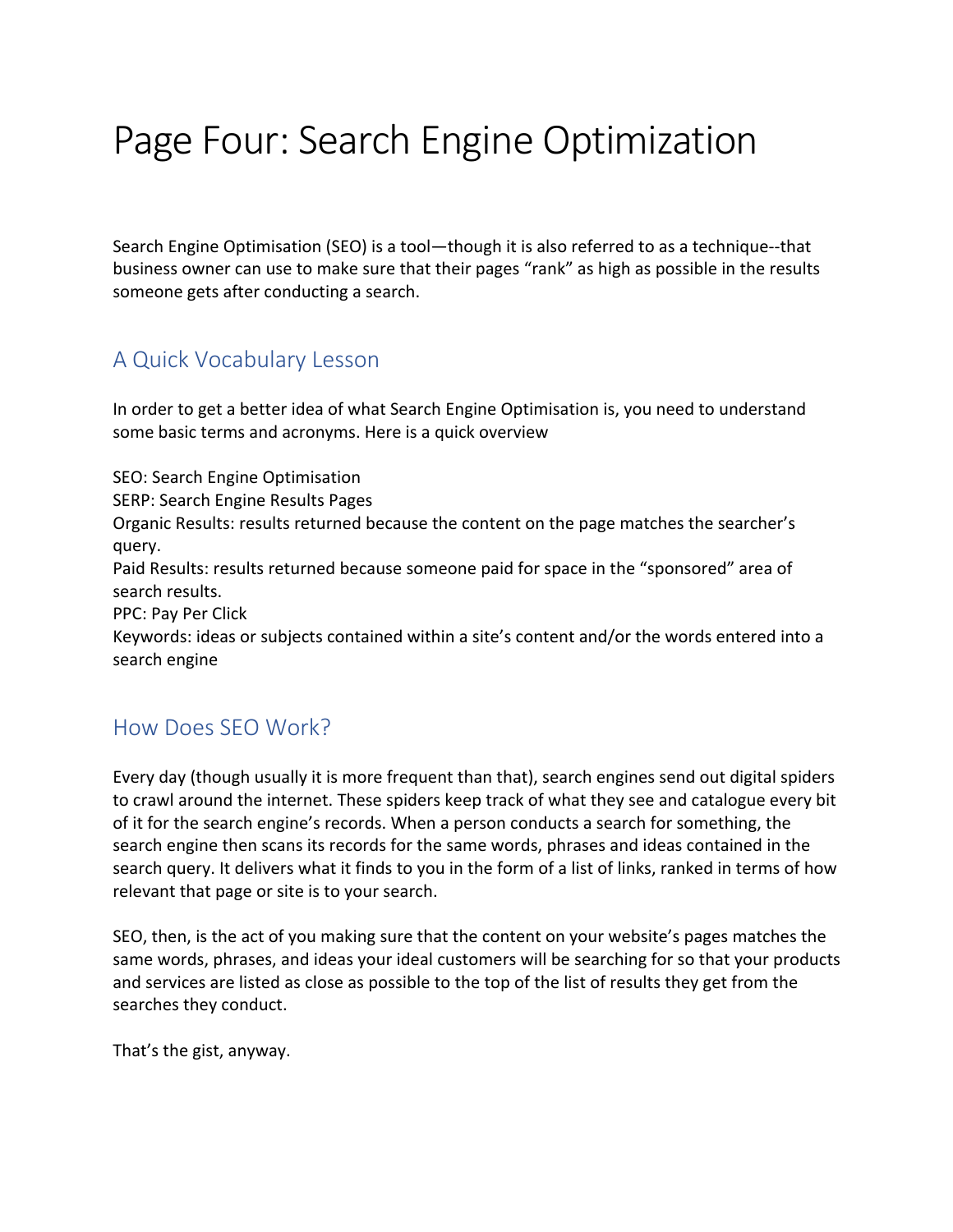### Why Is SEO Important?

Remember, the internet is huge and the average person's attention span is short. Nobody wants to have to sift through pages and pages of links to find the information they are looking for. By ranking results by their relevance to a person's search SEO saves the consumer time and energy.

For business purposes, SEO is how you make sure—to the best of your ability—that your company's website is ranked close enough to the top of the list that your customer finds you before they run out of patience for searching through their returned results (this typically happens after they have exhausted the links on the first SERP.

TL;DR: SEO helps you get seen and keeps you from being relegated to being another blurry face in a massive group photo.

#### How Do You Do SEO?

There are a number of factors that go into SEO: keyword-centric and relevant content creation, link building, tagging, and even meta tagging. It's a lot to keep track of. That's why, unless you have a lot of time on your hands to invest in keyword research and data analysation, you probably won't be doing a lot of your own SEO. This is one of those areas where hiring a professional to help you is definitely worth it.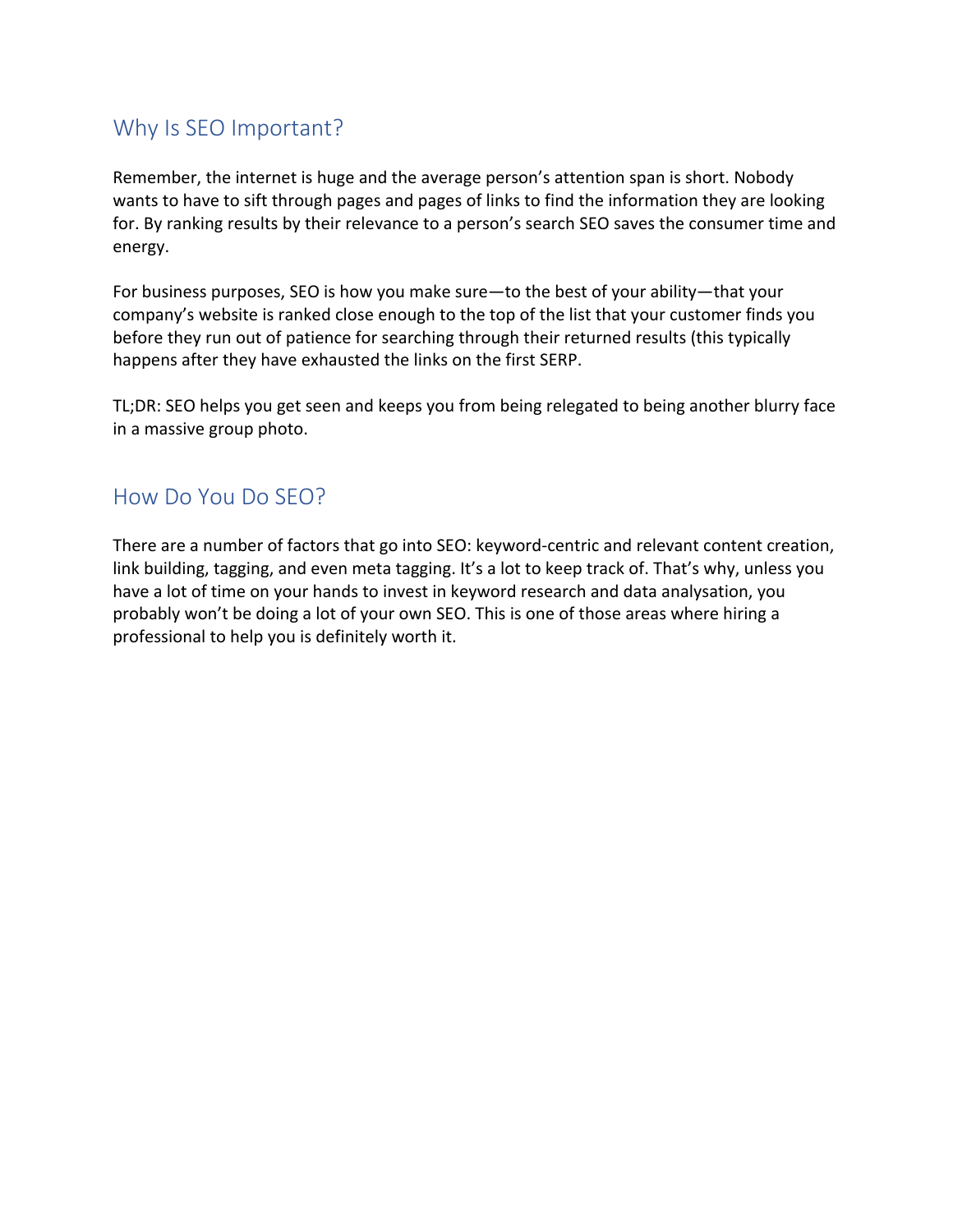## Page Five: Lead Generation

Your company's website plays a lot of different roles in your company's success. It conveys information. It sells your products and services. Hopefully it entertains. Most importantly, your site generates leads.

## What Is a Lead?

Many new entrepreneurs confuse site traffic with leads. Here's the difference between them. The people who visit your site make up its traffic. Leads are the people who visit your site (as part of its traffic) and then take action while they are there.

The action a person takes will have been specifically designed to help them indicate their interest in your products or services and it is the first real step in the sales conversion process.

## How Do I Generate Leads?

A lot of times, that action involves something like signing up for an email list, agreeing to take a survey or following your company's social media accounts. It helps you obtain their contact information so that you can continue the communication process and further entice them to buy whatever it is that you are selling. To get a site visitor to agree to share this information, may companies offer an incentive that grabs their attention.

For example, in exchange for their email address, perhaps you'll send them your latest white paper on a recent development in your industry or a coupon for half off of a future purchase. There are many different ways to generate leads. There are even apps and software programs that can help you streamline the process.

We've focused on digital leads so far, but leads can be analogue, too. For example, when you sign up for a drawing for a free item at your favourite department store? That is a form of lead generation.

Whatever your method of generating leads, make the process as easy as possible for your potential customers. Like with website navigation, the more steps a person has to take to show you they are interested, the more likely they are to eventually just give up and move on to the next prospect!

## Why Do I Need Leads? Isn't Traffic Good Enough?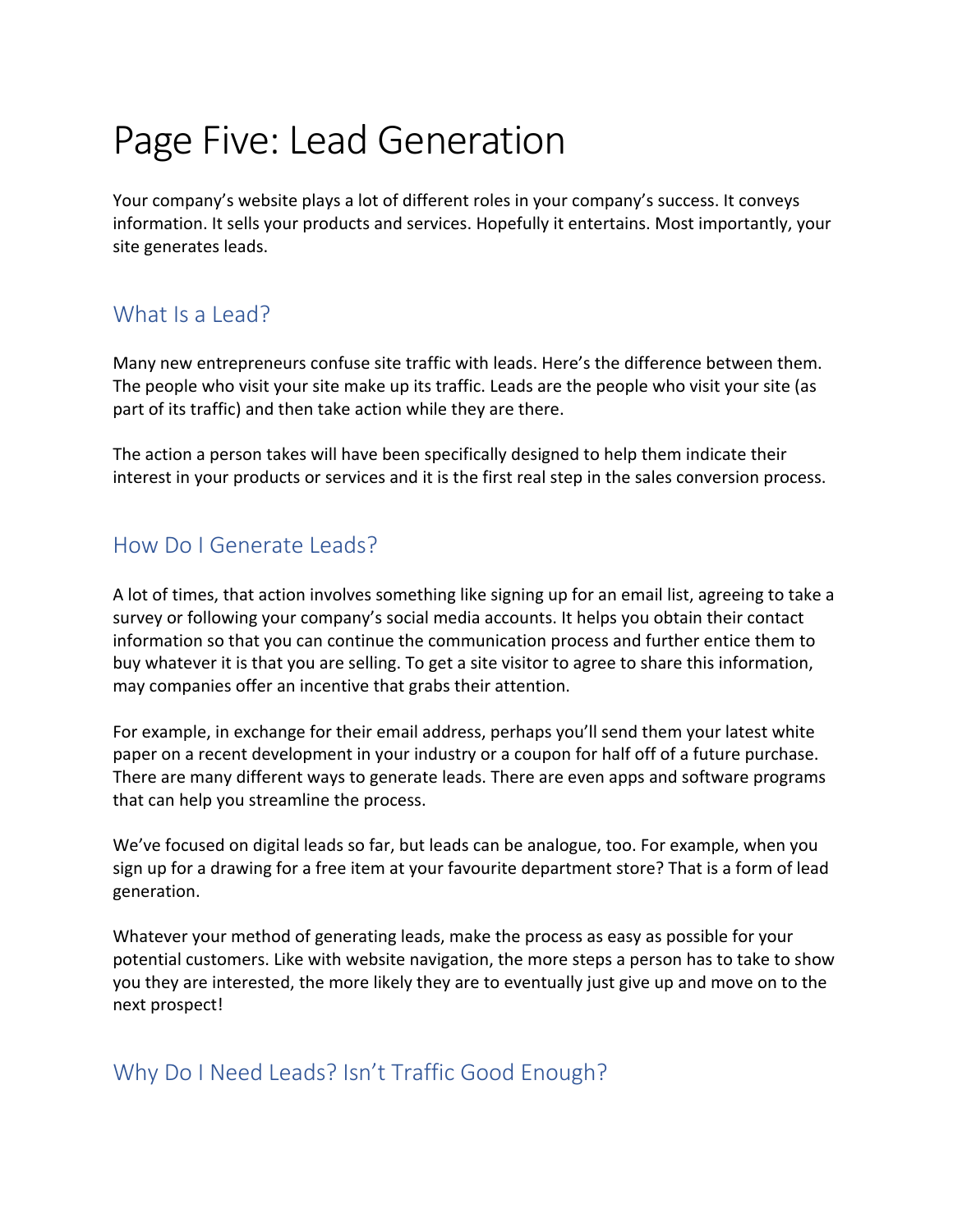It's true: a percentage of the people who visit your website will make a purchase during that first visit. That percentage is usually small and, unless you are selling multiple products, they have little reason to buy from you again (though, presumably, you captured information during the sales process that will convert the buyer into a future lead).

Leads, on the other hand, require a little more woo-ing to convert. And, as you go through that process, you give them the opportunity to learn more about your company and your brand. You increase the chances they will form an emotional bond to you and your products. That emotional bond can then turn into multiple future purchases as well as aide you in growing your referral network.

Remember: traffic is great, but even with a radically high volume of traffic, if you're not capturing leads? You're just leaving money on the table.

Wouldn't you rather put that money in your pocket?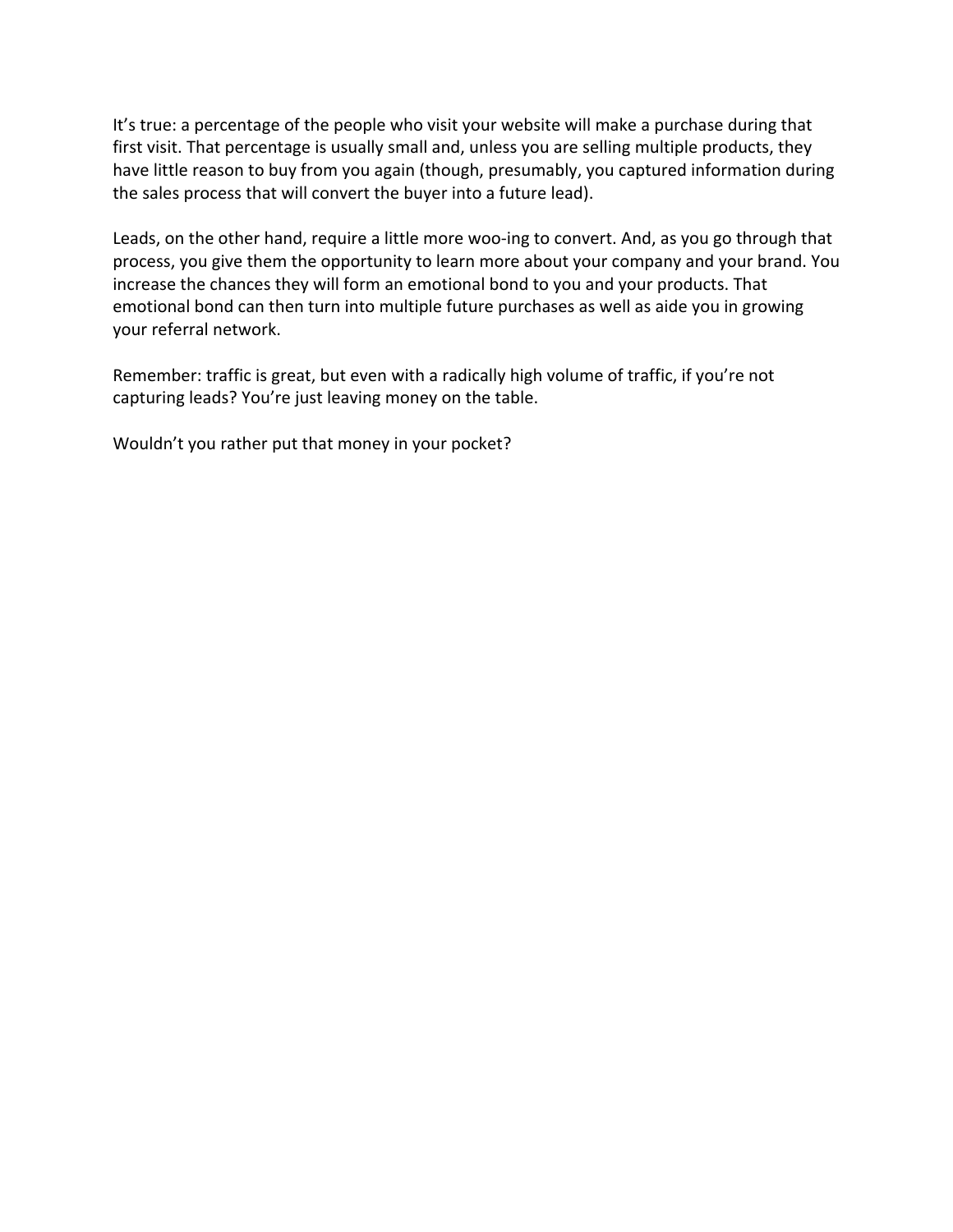## Page Six: Content Management

If the first thing that pops into your mind when you read the words "content management" is a blog, don't worry; you are not alone. And you're not wrong! Blogs do make up a lot of the content that businesses publish online. Your company website should definitely have a blog of its own. Blogs, however, are not the only sort of content your company should produce. Far from it!

#### What is Content?

Content is, to put it in the broadest terms, anything you publish that isn't a direct advertisement for your company. Its purpose is to inform and/or to entertain. Sales are nice, but not the goal of content management.

## Why Should I Publish Content?

Content is how you communicate with your audience. It helps solidify your brand identity, build a rapport with your buyers and, most importantly, makes it easier for people to find out about your business in the first place. Search engines love content—especially content that is regularly updated. It is your content, not your paid ads, that is the likely to improve your organic search engine rankings.

Content is also a great way to sell yourself without blatantly selling yourself, if that makes sense. High quality content helps you tell people about your company, products, services, etc without being too "salesy." Nobody wants to be sold to all the time. Content helps you promote yourself without making any overt sales pitches.

#### What Kind of Content Should I Publish?

We've already (briefly) mentioned blogs. A blog is the easiest way to make sure that your company's website is consistently pushing out new content to feed those search engine spiders. There are lots of different types of blog posts—updates about developments within your company, analysis of industry trends, posts that detail how involved your business is with its local community, etc.

Social media posts are another form of content that potential customers will appreciate. Your business should have strong presences on the major players (Facebook, Instagram, YouTube, Twitter) as well as any platforms that focus on your specific niche.